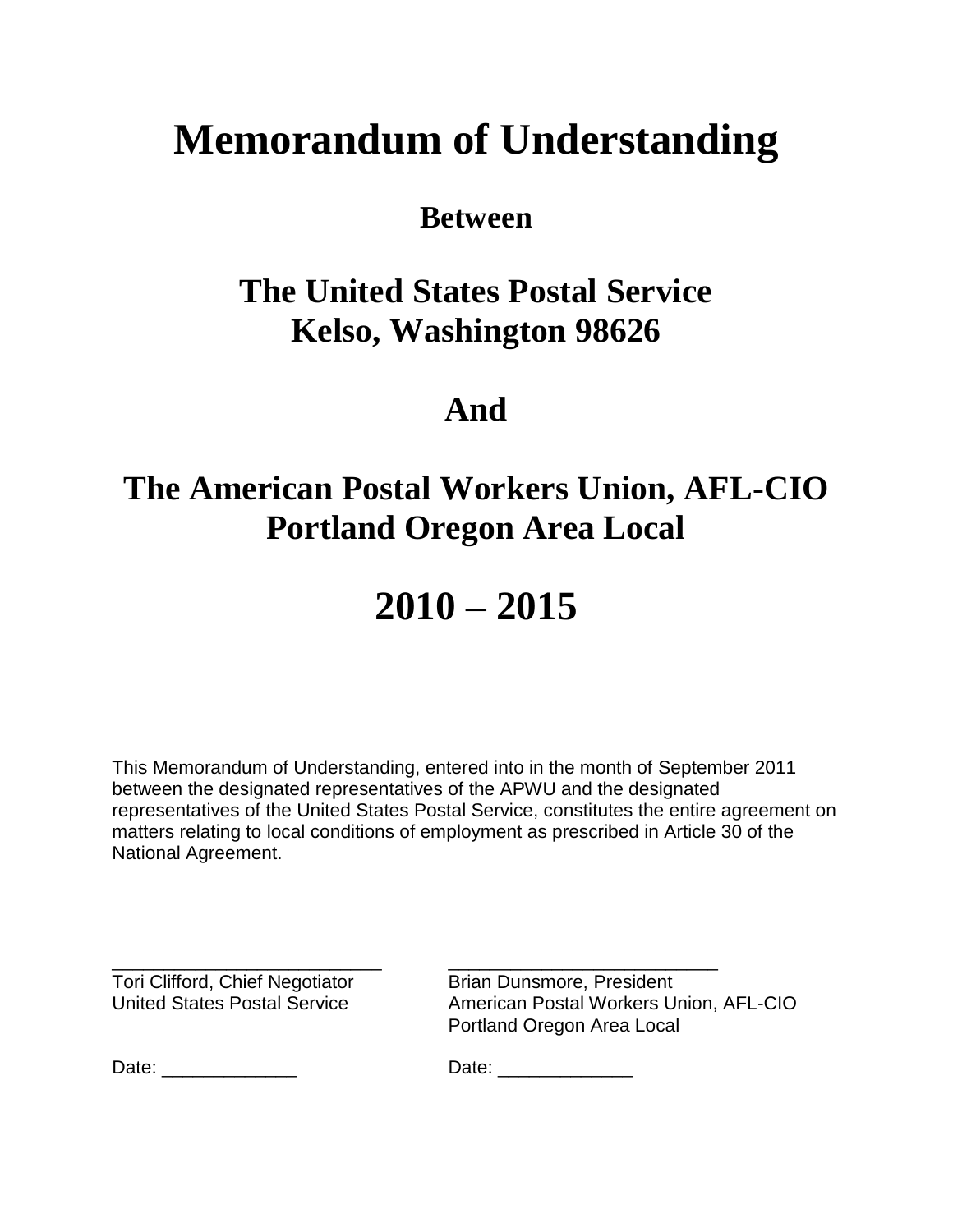| Item & Art #        | <b>Issue</b>                                                                                                                                                                                      |
|---------------------|---------------------------------------------------------------------------------------------------------------------------------------------------------------------------------------------------|
| Item 1<br>Art 8     | Additional or longer wash-up periods.                                                                                                                                                             |
| Item 2<br>Art 8     | The establishment of a regular work week of five days with either fixed or rotating<br>days off                                                                                                   |
| Item 14<br>Art 8    | Whether "Overtime Desired" lists shall be by section and/or tour                                                                                                                                  |
| Item 4<br>Art 10    | Formulation of local leave program                                                                                                                                                                |
| Item 5<br>Art10     | The duration of the choice vacation period (s)                                                                                                                                                    |
| Item 6<br>Art 10    | The determination of the beginning day of an employee's vacation period.                                                                                                                          |
| Item 7<br>Art 10    | Whether employees at their option may request two selections during the choice<br>vacation period, in units of 5 or 10 days.                                                                      |
| Item 8<br>Art 10    | Whether jury duty and attendance at National or State Conventions shall be<br>charged to the choice vacation period.                                                                              |
| Item 9<br>Art 10    | Determination of the maximum number of employees who shall receive leave each<br>week during the choice vacation period.                                                                          |
| Item 10<br>Art10    | The issuance of official notices to each employee of the vacation schedule<br>approved for such employee.                                                                                         |
| Item 11<br>Art10    | Determination of the date and means of notifying employees of the beginning of<br>the new leave year                                                                                              |
| Item 12<br>Art 10   | The procedures for submission of applications for annual leave during other than<br>the choice vacation period.                                                                                   |
| Item 20<br>Art $10$ | The determination as to whether annual leave to attend Union activities requested<br>prior to determination of the choice vacation schedule is to be part of the total<br>choice vacation period. |
| Item 13<br>Art 11   | The method of selecting employees to work on a holiday.                                                                                                                                           |
| Item 18<br>Art 12   | Identification of assignments comprising a section, when it is proposed to reassign<br>within an installation employees excess to the needs of a section                                          |
| Item 15<br>Art 13   | The number of light duty assignments within each craft or occupational group to be<br>reserved for temporary or permanent light duty assignments                                                  |
| Item 16<br>Art 13   | The method to be used in reserving Light Duty assignments so that no regularly<br>member of the regular work force will be adversely affected                                                     |
| Item 17<br>Art 13   | Identification of assignments that are to be considered light duty within each craft<br>represented in the office                                                                                 |
| Item 3<br>Art 14    | Guidelines for the curtailment or termination of postal operations to conform to<br>orders of local authorities or as local conditions warrant because of emergency<br>conditions                 |
| Item 19<br>Art 20   | The assignment of employee parking spaces                                                                                                                                                         |
| Item 21             | Other items subject to local negotiations as provided in the craft provisions of the<br>agreement                                                                                                 |
| Item 22             | Local implementation relating to seniority, reassignments and posting                                                                                                                             |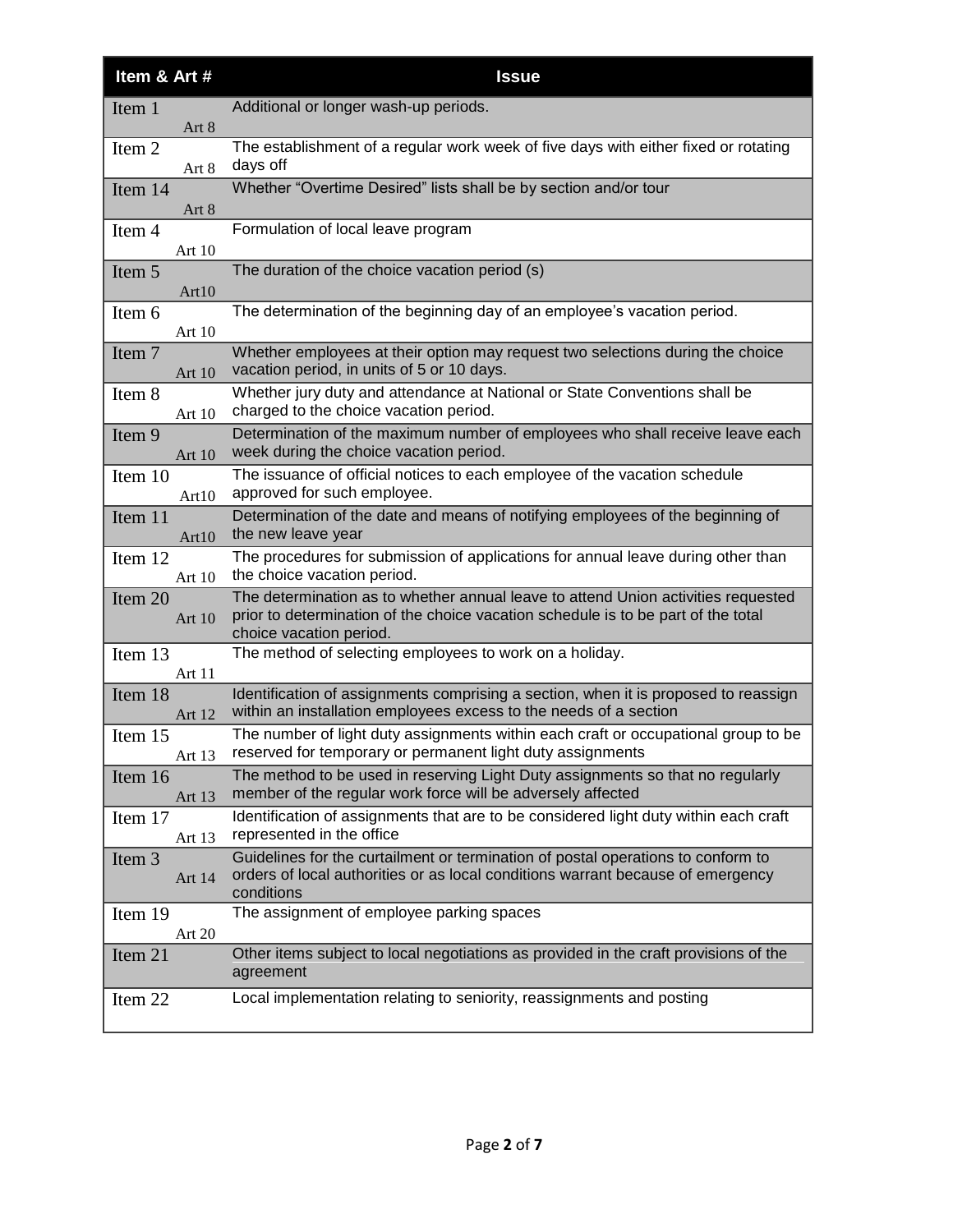#### **ARTICLE 8 – HOURS OF WORK**

#### **Item 1 – Additional or longer wash-up periods**

#### **Item 2 – The establishment of a regular work week of five days with either fixed or rotating days off**

#### Section 1

The basic work week shall have fixed days off, as far as practicable the work week days shall be consecutive days.

#### Section 2

Notice of work week assignments will be posted prior to the end of tour on the preceding Wednesday.

#### **Item 14 – Whether "Overtime Desired" lists shall be by section and/or tour**

An Overtime Desired List for each craft shall be posted for two (2) weeks prior to the beginning of each calendar quarter. The list shall provide columns for regular overtime, penalty overtime and non-scheduled day overtime. Employee preferences as to the number of hours worked and/or non-scheduled day will be honored if possible, based on work conditions. A separate rotation will be maintained for non-scheduled days.

#### **ARTICLE 10 – LEAVE**

#### **Item 4 – Formulation of local leave program**

#### Section 1 - Total Vacation Period

The total vacation period to be included on the annual leave schedules shall run from the first day of the first full pay period of the calendar year up to the first full pay period of the following calendar year, excluding the first (3) full weeks of December.

#### Section 2 – Full Weeks

During the Annual Leave signing period employees' selections must be in units of full basic work weeks.

#### Section 3 – Leave Schedules

There will be one leave schedule for each craft represented by the APWU. Each leave schedule will contain a minimum of one slot per week.

#### Section 4 – Presentation Procedures

Both parties agree to cooperate in order to complete the Annual Leave sign-ups in the most expeditious manner possible.

Vacation sign-ups will be by seniority and commence on the 1<sup>st</sup> day of December. All signing for scheduled vacation shall be completed prior to the beginning of the New Year. The employee shall be responsible for predetermining the vacation period(s) desired. Recognizing that there may be times when an employee will not be ready to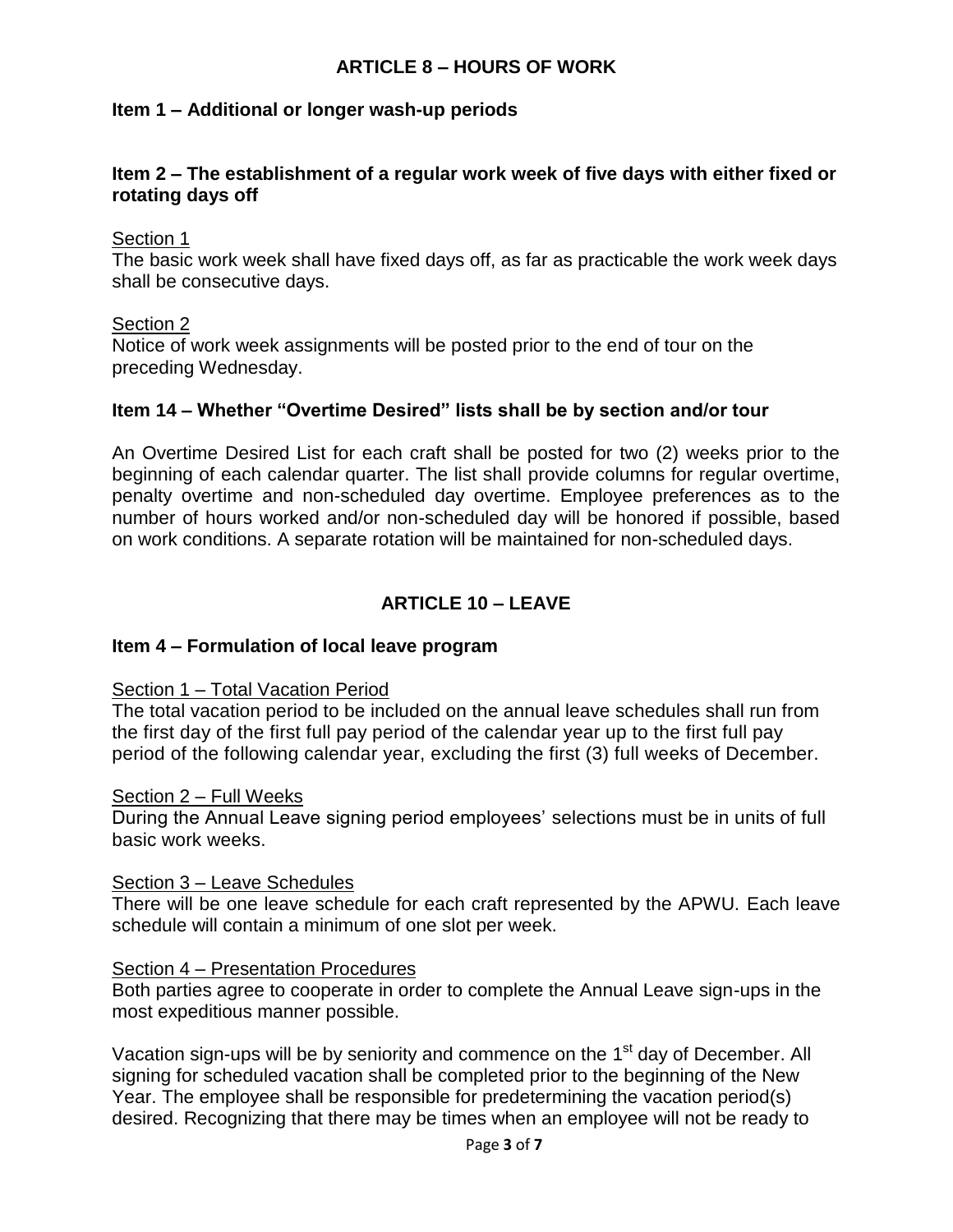make his/her selection upon request, the employee shall be given forty-eight (48) hours to decide. Should that selection not be made within this time frame, such employee will be bypassed. Bypassed employee(s) shall be allowed to sign in available periods after the employee who has been notified it is their turn to sign.

In the event that an employee will be on leave during his/her selection vacation sign-up, such employee must leave a prioritized list of their desired weeks.

#### Section 5 - Withdrawing

If an employee needs to withdraw from the vacation period signed for on the leave schedule, notification shall be submitted in writing to the employee's supervisor. Vacated period(s) shall be posted as soon as they become vacant. Periods vacated due to resignations and/or retirements shall also be posted as soon as they become vacant.

The vacated period(s) will be made available for choice on seniority basis to the employees within the applicable craft list.

## **Item 5 – The duration of the choice vacation period (s)**

The choice vacation period shall be the total vacation period.

## **Item 6 – The determination of the beginning day of an employee's vacation period**

The employees' vacation period shall start on Monday and run through Sunday inclusive. Exceptions may be granted by agreement among the employee, the Union representative and the Employer.

#### **Item 7 – Whether employees at their option may request two selections during the choice vacation period, in units of 5 or 10 days**

During the first round of signing by seniority for annual leave the following procedure will be followed:

- A. Employees who earn thirteen (13) days annual leave per year may, at their option, sign for up to ten (10) days of continuous leave or may sign for two (2) selections of full weeks during the choice vacation period, the total not to exceed ten (10) days.
- B. Employees who earn twenty (20) to twenty-six (26) days annual leave per year may, at their option, sign for up to fifteen (15) days of continuous annual leave or may sign for two (2) selections, the total not to exceed fifteen (15) days.

#### **Item 8 – Whether jury duty and attendance at National or State Conventions shall be charged to the choice vacation period**

**Item 9 – Determination of the maximum number of employees who shall receive leave each week during the choice vacation period**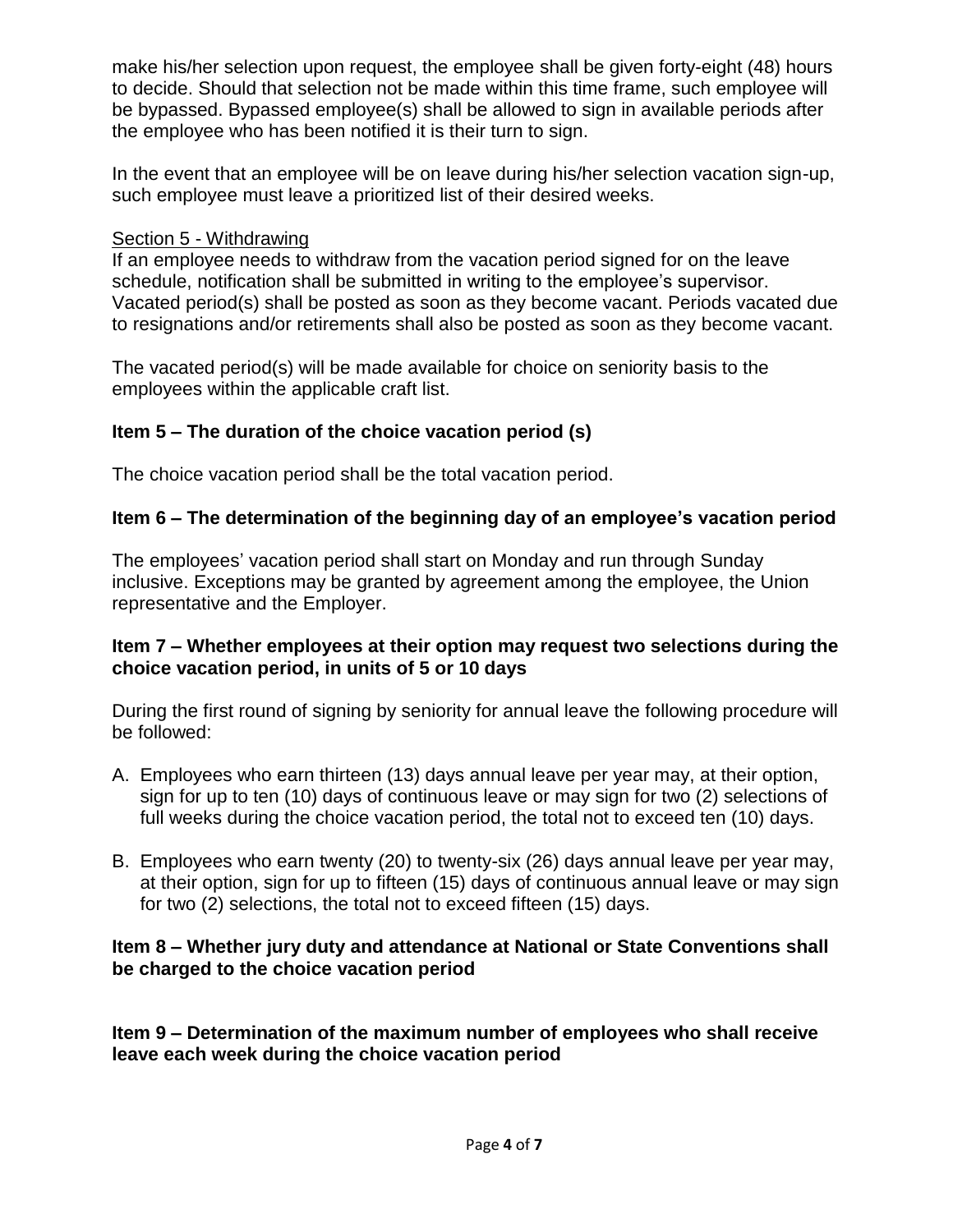#### **Item 10 – The issuance of official notices to each employee of the vacation schedule approved for such employee**

The signing of the annual leave roster shall be recognized as the official notification of scheduled leave. The posting of the leave schedule shall provide employees notice of their vacation schedule.

#### **Item 11 – Determination of the date and means of notifying employees of the beginning of the new leave year**

The Employer shall publish the date of the beginning of the new leave year in a prominent manner on the employee bulletin boards.

#### **Item 12 – The procedures for submission of applications for annual leave during other than the choice vacation period**

#### Section 1 – Scheduling Additional Leave during Sign-Up Period

On the second round of sign-ups the employees, by seniority may sign for any remaining amount of annual leave they will earn during the leave year, if they so desire. The selections must be full work weeks. Selections may be either within any remaining spaces in the choice vacation period or in spaces outside the choice vacation period.

#### Section 2 – Application for Other Leave

After all employees have had all of the opportunities to schedule their vacations for the following year any additional leave needs of the employee shall be subject to the following procedures:

1. Employees may sign on a first-come, first-serve basis for those weeks remaining on the leave schedules. Employees must have previously uncommitted annual leave for each week for which they sign and submit a Form 3971 to their immediate supervisor.

#### **Item 20 – Whether annual leave to attend Union activities requested prior to determination of the choice vacation schedule is to be part of the choice vacation period.**

## **ARTICLE 11 – HOLIDAYS**

## **Item 13 – The method of selecting employees to work on a holiday**

#### Section 1

To determine which employees wish to volunteer to work during the holiday scheduling period, management will post lists for employees to sign prior to the posting of the holiday schedule.

## Section 2

Employees shall be scheduling in accordance with the following. Non volunteers shall not be utilized prior to scheduling of all other volunteers to the maximum extent possible, even if the payment of overtime is required. The pecking order must be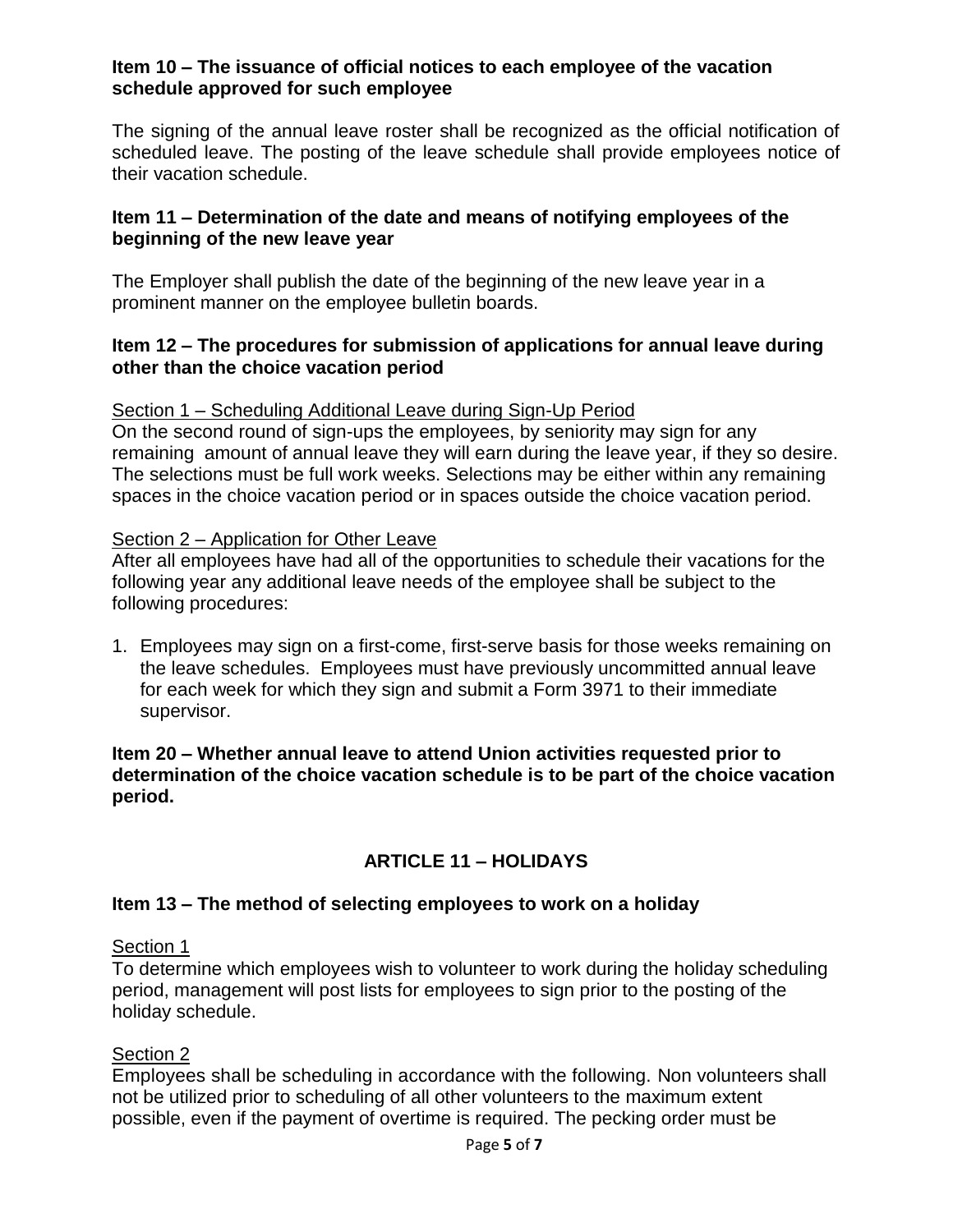followed regardless of whether the scheduling will result in an employee(s) receiving penalty pay.

- 1. All Full-Time and Part-Time Regular employees who possess the necessary skills and have volunteered to work on their holiday or their designated holiday, by seniority.
- 2. Part-Time Flexible employees to the maximum extent possible, even if the payment of overtime is required, who have volunteered to work by seniority.
- 3. Postal Support Employees to the extent possible, who have volunteered to work, by seniority.
- 4. All other Full-Time and Part-Time Regular employees who possess the necessary skills and have volunteered to work on their non-scheduled day, by seniority.
- 5. Postal Support Employees who have not volunteered to work by inverse seniority.
- 6. Part-Time Flexible employees who have not volunteered to work, by inverse seniority.
- 7. All other Full-Time and Part-Time Regular employees who do not volunteer on what would otherwise be their non-scheduled day, by inverse seniority.
- 8. Full-Time and Part-Time Regular employees who do not volunteer on what would otherwise be their holiday or designated holiday, by inverse seniority.

## Section 3

Employees on light/limited duty will be scheduled to work in accordance with the above order provided the work is within their restrictions.

No employee shall be scheduled to work on his/her holiday in conjunction with scheduled Annual Leave unless he/she volunteers by signing the holiday list.

## **ARTICLE 12 – PRINCIPALS OF REASSIGNMENT**

## **Item 18 – Identification of assignments comprising a section, when it is proposed to reassign within an installation employees excess to the needs of a section**

The entire installation of the Kelso Post Office shall comprise a section.

## **ARTICLE 13 – LIGHT DUTY**

## **Item 15 – Number of light duty assignments to be reserved**

The number of permanent light duty assignments will be determined based on need and on applicable laws and regulations. The Union shall be notified when a light duty reassignment is made to an APWU represented craft from any other craft.

## **Item 16 – The method to be used in reserving Light Duty assignments**

The installation head or his designee shall give careful attention to requests for light duty and will make every attempt to make adjustments in normal assignments to provide light duty provided such action is not to the detriment of any employee on a regular assignment.